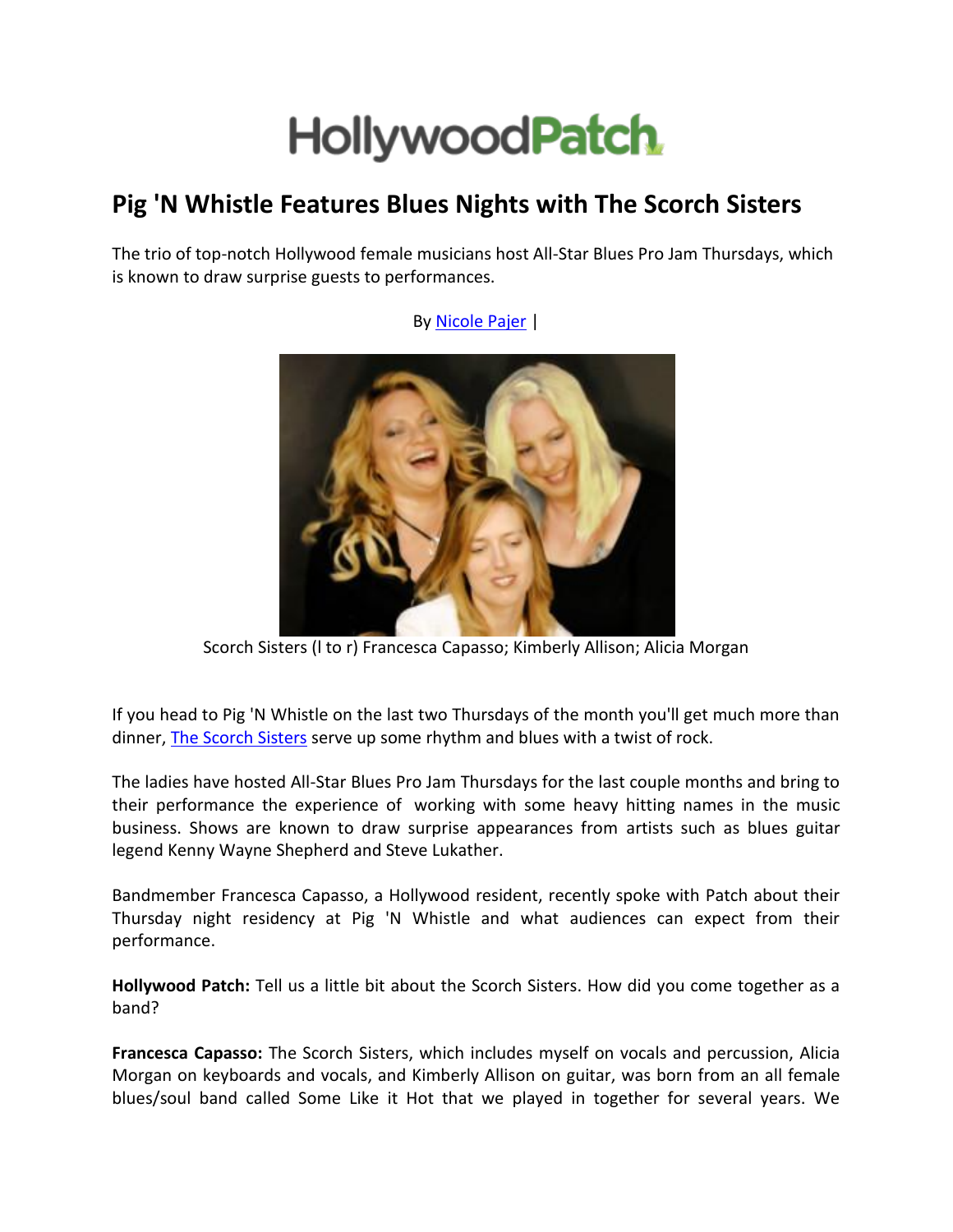originally met at a few Women in Blues fundraisers for local charities for battered women and for Children with HIV.

Patch: How would you describe your music?

**Capasso:** Soulful, blues with a rock, R&B, funk, jazz edge and a modern twist. Check us out If you like vocals by Etta James, Sam and Dave, Tina Turner, Janis Joplin, Aretha Franklin and guitarists Robben Ford, Albert Collins, Carlos Santana, Stevie Ray Vaughn, John Scofield and Wes Montgomery.

**Patch:** What message do you hope to convey through your music?

**Capasso:** There are many messages we hope to convey, but what first comes to mind is that you should never judge a book by it's cover, because I think by looking at us, you would have no idea we play and sing the way we do.

**Patch:** How has battling with cancer affected your song lyrics?

**Capasso:** Battling cancer, by far the biggest battle of my life, has intensified my lyric writing and my performances. I have always been a very passionate singer and performer, but there is a new passion that I write and sing with now that I am a four-year breast cancer survivor. The message "Live for today because it may be all you've got" seems to be a theme I like a lot these days.

**Patch:** What are most of your lyrics about?

**Capasso:** Our lyrics reflect troubled and painful relationships, loving relationships, people and places that we love or miss.

**Patch:** What is the most rewarding aspect of playing music?

**Capasso:** For me, it is pure therapy, like shouting out to the world my inner most deepest emotions. When we share these emotions and feelings through our music and the audience receives it and responds and we know that it is making them feel or think something deep in their gut; that is rewarding.

**Patch:** What's the best part about playing in Hollywood?

**Capasso:** The best part about playing in Hollywood is that you can meet people from all over the world without travel all over the world. There is a certain fusion of energy that people bring with them from all corners of the globe, which makes Hollywood so extra special to me. I love it.

**Patch:** What can people expect from a Scorch Sisters show?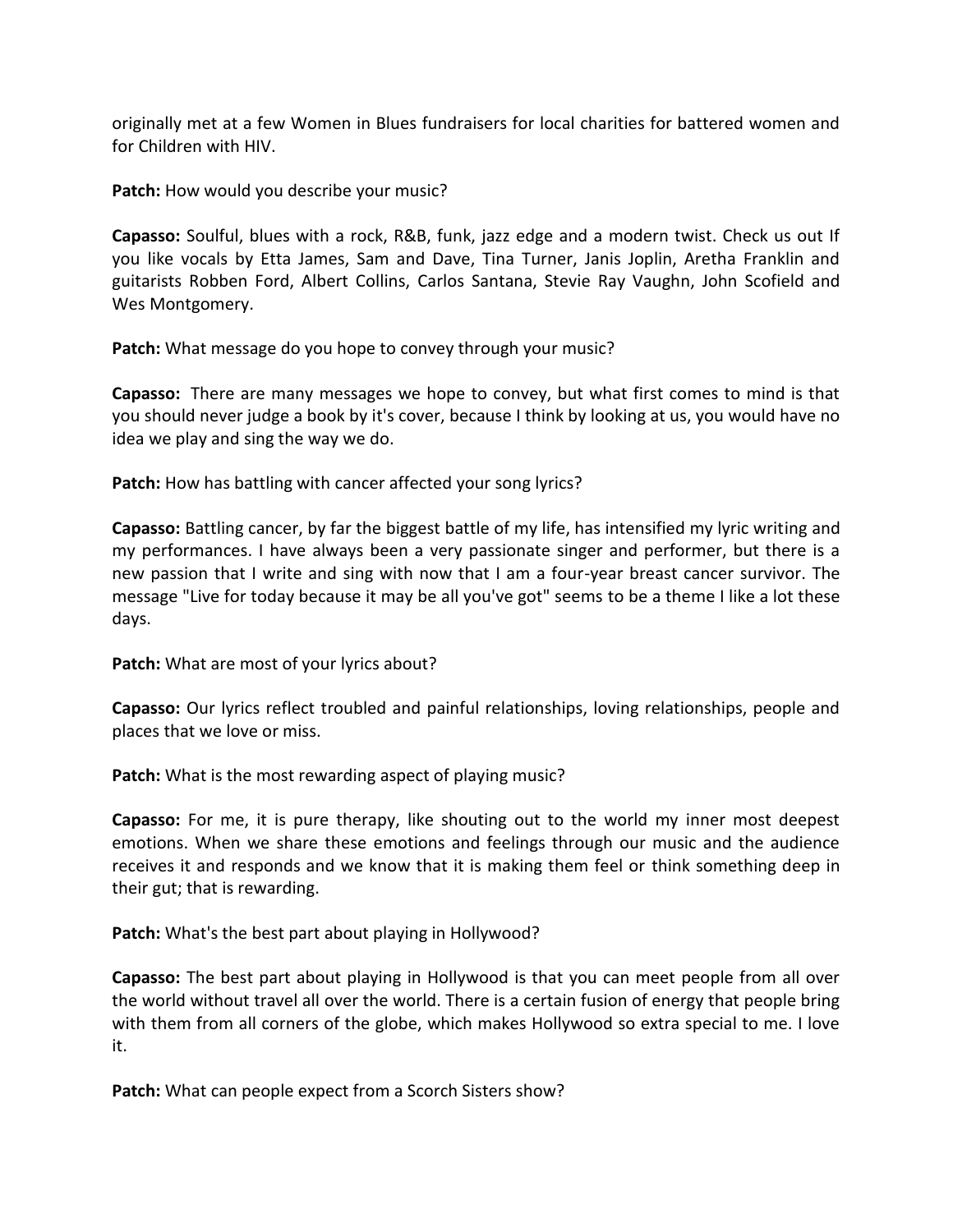**Capasso:** First and for most, virtuoso musicianship, strong soulful vocals from two strong lead singers, rich harmonies, soaring instrumentals with blistering guitar solos and funky keyboard solos - powerful songs that groove and will move you.

I sing lead and am the front person of the band. My band mates Alicia Morgan doubles on keys, and also sings lead and vocals and we have Kimberly Allison on guitar. With our rhythm section, two awesome guys, Ron Battle on bass and Art Mendoza on drums, we round out a power unit. We have a certain attack that we approach our music with; we are not afraid to take it to the edge, and go beyond ourselves. You can expect to feel the music, feel the heat. We will reach down into the core of even the coldest individual and bring the heat.

**Patch:** Tell us about the Pig 'N Whistle Pro Jam nights. Why should people check these out?

We are playing with The Scorch Sisters twice a month at The Pig 'N Whistle on Thursday nights, hosting the Pro Jam, which occurs on the last two Thursdays of each month. We encourage all pro musicians to come out and play and all live-music aficionados, as you never know who may show up: Prince's guitarist ,Kat Dyson, blues/rock guitarist Kenny Wayne Shepherd, actress Charlene Tilton and just last week drum legend Carmine Appice. Not to mention if you come before 10 p.m., the fish and chips and barbecue chicken salad at the Pig 'N Whistle are fantastic.

**Patch:** You are all well-known Southern California musicians. Aside from the Scorch Sisters, what other projects have you worked on that we might know of?

**Capasso:** Alicia just played keyboards on Rod Stewart's current release *Fly Me To The Moon*... *The Great American Songbook Volume V* with legendary producer Richard Perry. She played on the soundtrack for the movie *Love 'N Dancing*, which was nominated for a Grammy Award in 2010. Alicia has worked with Neil Young, guitarist Norman Brown, Delany Bramlett, Billy Vera to name a few. She is a music educator who has worked at The Musician Institute here in Hollywood.

Kimberly, a USC and Musician Institute graduate - is a well-known and well-respected local music educator, teaching guitar, and bass. She has been nominated for a LA Music Award in the past for her guitar work, she has played with The Shirelles Sax man Joe Houston, JJ "Bad Boy" Jones. In 2009 Kimberly wowed audiences at the Long Beach Blues Festival, and last May at The Real Blues Fest 2 of Orange County.

I just sang on a Mini Cooper commercial, "Mini vs. Monster," which is the first ever 3-D commercial, and recently made a small appearance on the Showtime series, *Shameless*, where I play a breast cancer survivor in a crazy support group scene with actors Sharon Blynn and the incredible William H. Macy. I have worked with Randy Jackson, actor/singer Branscombe Richmond, Motown recording artist Bobby Taylor and drummers Hal Blaine (The Wrecking Crew) and Carmine Appice (Vanilla Fudge/Rod Stewart,Ozzie).